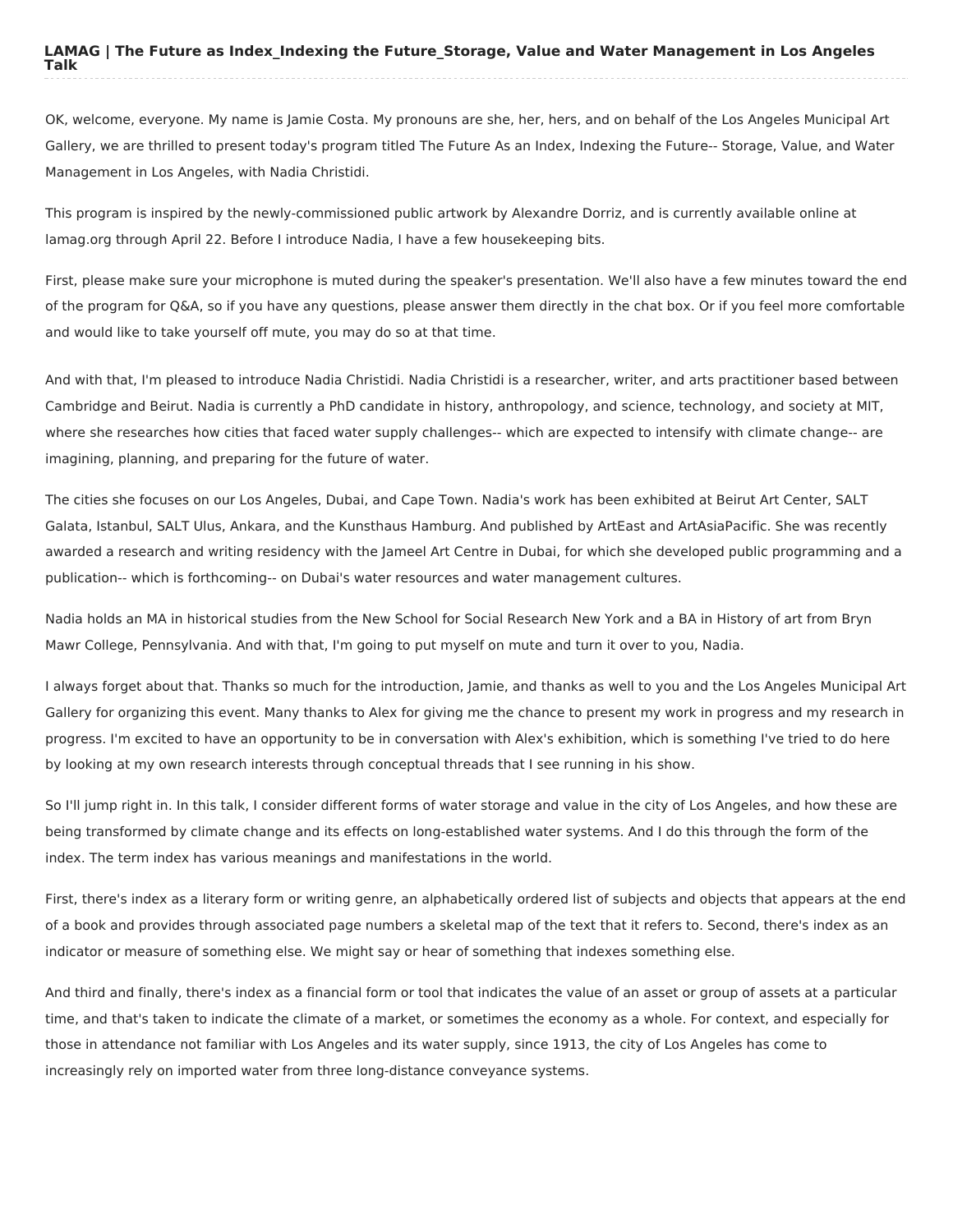These are the Los Angeles Aqueduct, which transports water from the Owens Valley and Mono Basin in the foothills of the Eastern Sierra Nevada Mountains; the Colorado River Aqueduct, which transports water from Lake Havasu, where the Colorado River is impacted at the Arizona-California border; and the California Aqueduct, which transports water from the Sacramento-San Joaquin river delta in northern California.

While the Los Angeles Aqueduct is owned and operated by the city of LA's utility, the Los Angeles Department of Water and Power- - or LADWP-- water from the Colorado River Aqueduct and the California Aqueduct is supplied to LADWP by the Metropolitan Water District of Southern California. Metropolitan Water District is a regional wholesaler of water that provides water to 26 member agencies. LADWP is one of Metropolitan's member agencies, and has significant representation on its board of directors.

So the amount that each of these three water systems that I mentioned contributes to LA water supply mix varies from year to year, depending on environmental conditions. In wet years, LA's dependence on the LA Aqueduct is quite significant, while in dry years, LA relies more on imports from Metropolitan's aquifer systems and other sources, like groundwater.

But generally, and over the last five years, imported water supplies have contributed an average of 89% of LA's total water supply. The remaining 11% was met largely by local groundwater, with a small contribution from recycled water. But water from these three long-distance conveyance systems is becoming less reliable. Stricter environmental regulation is requiring the extraction of less water from source environments, like the Owens Valley and Mono Basin.

There are growing competing demands over shared resources, like the Colorado River, and climate change is transforming the nature of water supply. This unreliability, sorry-- is not new. Some environmental regulation dates back 30 years, but it is a situation that has become increasingly acute with the growing recognition of the impacts of climate change.

Climate change projections for the US Southwest, including LA, spell extreme hydrological variability, and what's known as climate whiplash-- so alternations between more frequent and longer periods of intense droughts and more rain falling in very concentrated storms. This poses a serious challenge for existing infrastructures and built environment, and will likely force rethinking of established approaches.

As architects and co-founders of the Arid Lands Institute, Hadley Arnold and Peter Arnold, describe this, 20th century water infrastructures were designed based on assumptions of hydrological stationarity, which saw precipitation as fluctuating, but within parameters that remained unchanging. Large-scale structures like LA's water conveyance systems were designed with these parameters in mind.

The challenge we now find ourselves faced with is that projected climate variability or volatility outlies these historical parameters. So in my work, I'm interested in, as a UCLA Institute of the Environment and Sustainability report puts it, how infrastructures will be redesigned in the 21st century based on climate models, rather than historical climate data.

Since the late 2000s, LA's response to unreliability has entailed a commitment to transitioning to using more local water. If you're in LA, I'm sure you've heard about this, because it's been in the news everywhere. And the plans are basically to develop local supplies through things like storm water capture, water recycling, groundwater cleanup projects, as well as ramping up conservation.

The city is also looking to, quote, "maintain the integrity of the La Aqueduct," end quote, and quote, "ensure continued reliability of supplies from MWD," end quote. Given expected intensifying variability, storage, or the ability to capture and store water during wet times for when it's needed during dry years, will be crucial. Metropolitan, for example, has increased its storage capacity by 13 times since late 1990s, and aims to soon have one year's worth of water supplies in storage across its systems.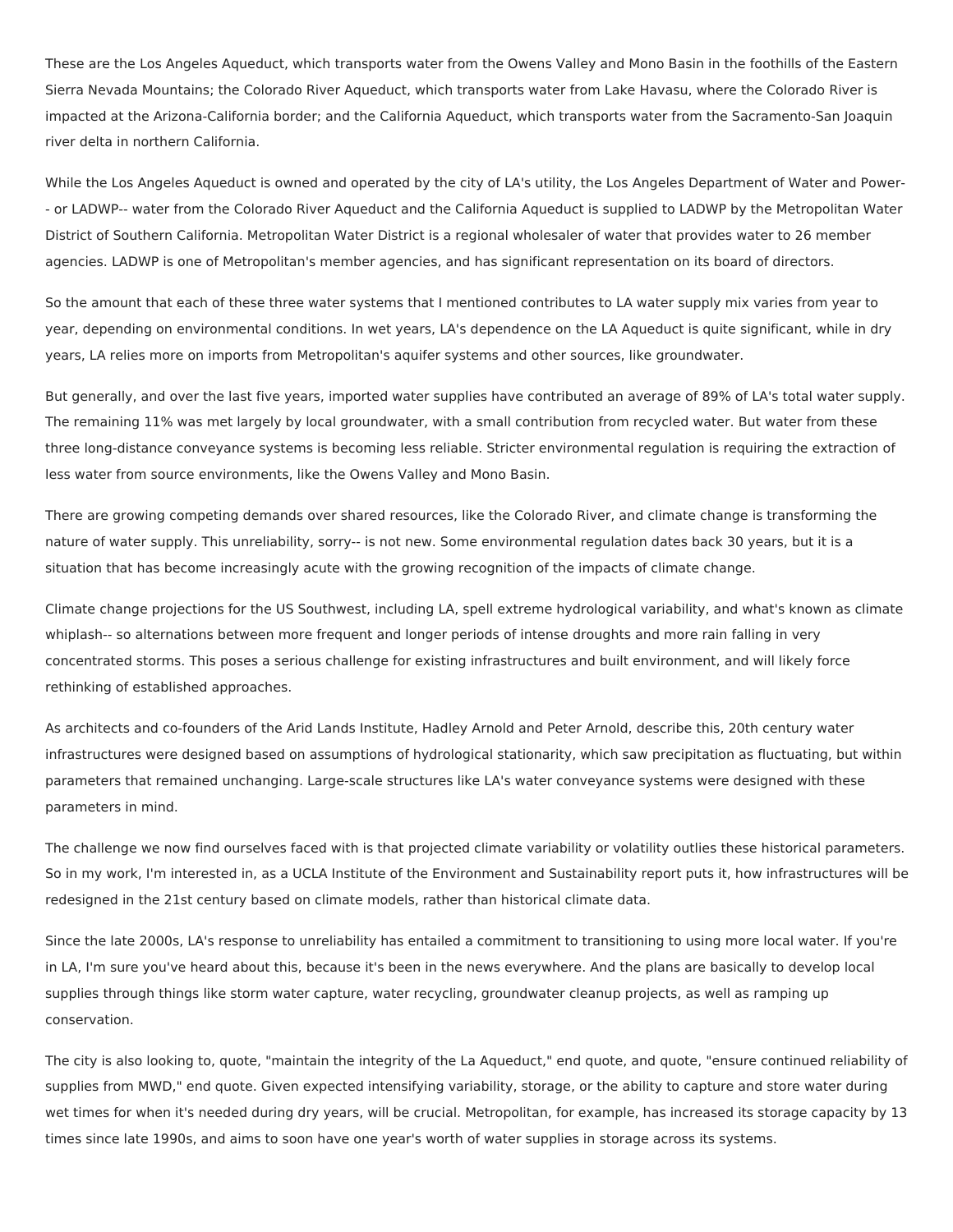In what follows, I'm going to chart through a small index of storage forms; how climate change variability, with its extremes of water availability and water unavailability, is manifesting in different approaches to water storage and value. And we'll move throughout the index from forms of storage, like snow pack, that index the future of water, to water futures and their index values in financial markets.

So to begin with, reservoirs-- although there are many kinds of reservoirs, the reservoir we're most interested in here is the storage reservoir. Strictly speaking, a storage reservoir is an artificial lake or pool that holds water which has been trapped by a dam. Significantly, reservoirs have been designed with the idea of taming natural variability and ensuring that there's always supply to meet demand. They store water that's collected during what periods so it can be used during dry periods.

Reservoirs have therefore been thought of as an insurance policy against drought. Reservoirs have also been seen as tools for protecting against flood, as they collect and can slowly release water that might have otherwise inundated surroundings. Although thousands of years old, storage reservoirs became especially popular in the 20th century. Built into them was an idea of variability, of short term, or the assumption that dry conditions would soon end, and reservoirs which had been emptied would soon be refilled. Built into them as well were ideas about the intensity and frequency of storms.

Along the Los Angeles Aqueduct, LA's oldest and main long-distance conveyance system, are six storage reservoirs. These are the Grant Lake, Long Valley-- I'm sorry-- I may not pronounce this right-- Tinemaha, North Haiwee, South Haiwee, and Bouquet Reservoirs. Combined, the LA Aqueduct system storage is 311,000 acre feet, which, for those who aren't familiar with these values, is actually pretty small.

The little storage capacity behind LA Aqueduct dams, and environmental, economic, and logistical challenges that are associated with developing further storage capacity is one reason why the LA Aqueduct is particularly sensitive to both drought and flood risks. Water savings can't necessarily be maximized during wet times, and aren't necessarily enough during dry times.

So in the event that there's a lot of water, infrastructures along the system are at a risk of flooding and being damaged if some storm-- stored water-- sorry-- isn't released. And in the event of too little water, LADWP ends up having enough water to send to the city-- and ends up not having-- sorry-- enough water to send to the city after having to meet all its environmental regulations in the Mono Basin and Owens Valley.

The situation was summed up to me by a climate scientist as-- it's like, if they have it, they send it to the city. If they don't have it, they don't, and the city relies on other sources. Extremes outside of historical parameters are majorly exacerbating management difficulties long faced by water managers along the aqueduct. Drought periods, for example, are not uncommon in Southern California, and these have, in the past, impacted water supplies from the LA Aqueduct.

But as droughts last longer, they stretch even thinner systems that are already stressed to pose a very real, and I'd say very different type of risk in the coming decades. So 2017 was actually a very wet year, and it presents us with a picture of one end of this climate extreme that I'm describing. Significantly above precipitation that year spelled the possibility of overwhelming the aqueduct. And in response, LADWP had to figure out all kinds of ways in which to manage the system to be able to handle that deluge of water.

So they maximized the flow by lowering their storage levels in their reservoirs and sending that lowered water, or that water that had been released to LA. They spread runoff at various locations along the aqueduct to recharge their aquifers. But as I've heard, releasing to the environment is not necessarily-- while it has positive effects, can also create additional challenges, because ecosystems end up being produced that then have to be protected that then lead to further water restrictions.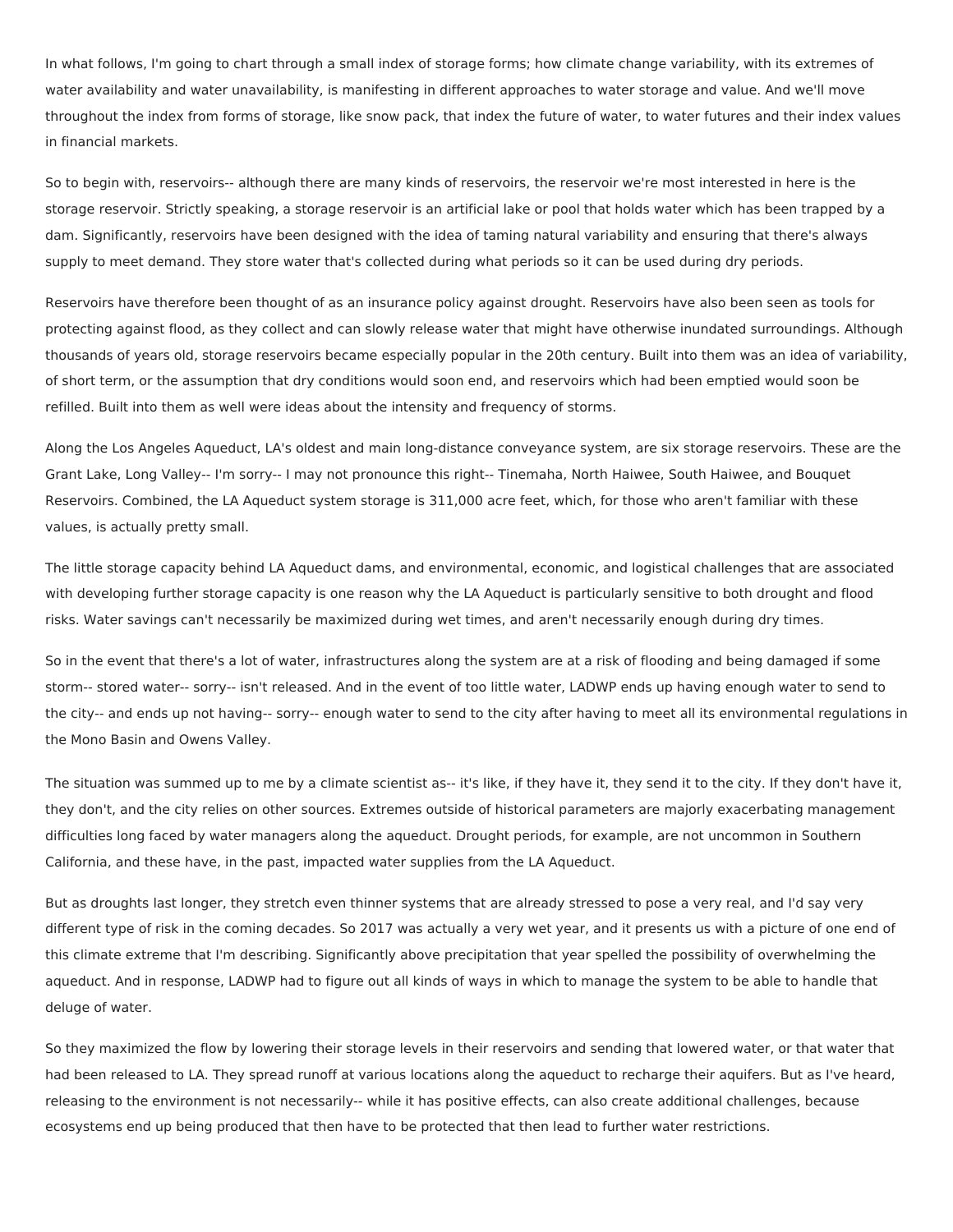So in short, what we're seeing, it seems, is water being valued or managed in these reservoirs or centralized storage systems through time over the long term, where resources in the present are managed with many years in mind, where droughts last years, and where flows in what years can be well beyond the annual system capacities-- all this is requiring us, as I was told, to take a hard look and reconsider whether or not our infrastructures are, quote, "appropriately sized to protect life and property and provide us with water supply," end quote.

Next slide-- snowpack-- snowpack as the snow accumulated in the mountain areas over the course of the winter season that melts in the spring and summer. Snowpack is a significant source of water globally. To give you a sense of just how significant snowpack is for California, 60% of the state's water supply comes from snow.

Water in the LA Aqueduct originates as runoff from the Sierra Nevada Mountains, a large part of which comes snow-- comes from snow. Here, the mountain's snowpack holds water in place frozen during the wet and cool months of November to March. Water is then gradually released as temperatures warm.

Because this release happens when the weather is driest and Southern California and water demand is highest, snowpack is sometimes referred to as a natural reservoir. It is, in essence, seen as a form of natural storage, allowing water managers to sync out-of-sync water demand and weather patterns in LA. The LA Aqueduct system incorporates the natural reservoir of snowpack into its design.

The historical dynamics of snowpack were factored into the specifications of different elements on the system, including the number of storage reservoirs developed, their capacities, et cetera. So it was designed in such a way so that snow would melt right in time to refill the storage reservoirs along the system and allow the supplies to last for the following wet year.

But climate change is spelling a shrinking snowpack and earlier snowmelt. With higher temperatures predicted for the future, more and more precipitation is expected to fall as rain, rather than snow, and the snow that does fall is expected to melt earlier in the year. So it's not necessarily that overall precipitation is going to change in the Sierra Nevada-- more so the timing of its flows. And that has significant implications for water infrastructures.

Water supply is going to come in greater quantities, in bursts, as well as end earlier in the year, requiring much more storage, once again, and once again, different management approaches. But any storage development of any size, including new reservoirs or dam enlargements-- even if they were possible-- would make up a very small portion of the capacity that's lost from snow, and would come at very expensive economic and ecological costs.

Not only do we see in snowpack the nature of natural storage transforming with climate change, but so too ideas about what a changing snowpack index is. As anthropologist Sayd Randale notes, in the previous century, snowpack was perceived as an indicator of the hydrological conditions of the year-- the one year to come-- and a tool for comparing years in the past, whereas more recently in the 21st century, snowpack is understood as an indicator of the hydrological conditions to be expected in the future-- short, medium-term to long-term future.

Randle writes that during the most recent drought, quote, "images of the Sierras were used to index the urgent need to rework urban water supply networks to assure for their water reliability," end quote. Next slide-- stormwater capture-- stormwater capture involves the collection of-- the collection, treatment, and reuse of precipitation. Stormwater capture projects include large centralized capture facilities, like spreading grounds that spread and infiltrate water into municipal groundwater supplies.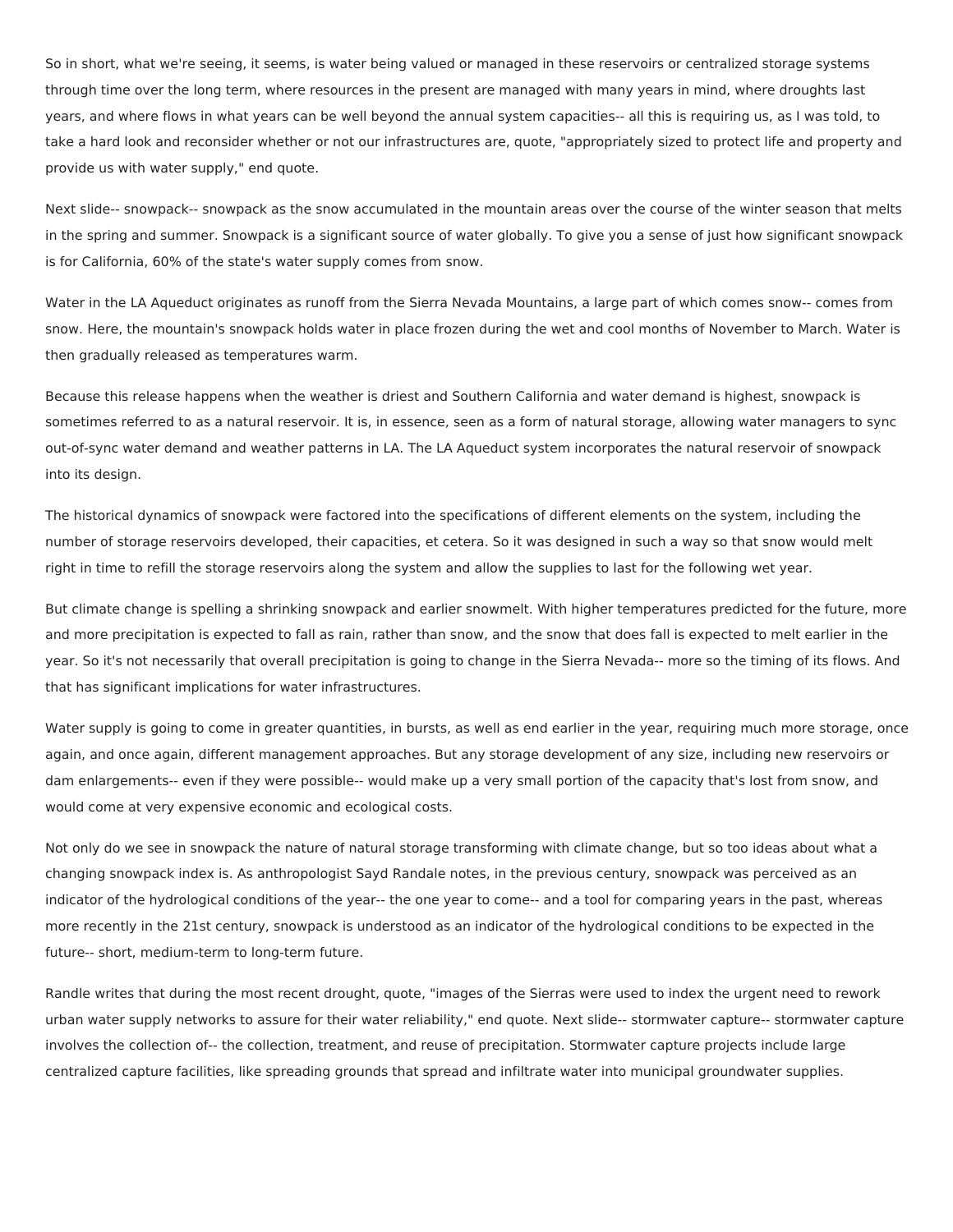They also include smaller distributed projects, like green infrastructures at the neighborhood scale or rain barrels and cisterns at the property scale. Distributed stormwater capture projects augment water supply by meeting demands that would have otherwise been serviced by municipal water, and they meet these demands either by-- through direct use on site or indirectly through infiltration.

So we can think about them as this kind of decentralized form of storage. In Los Angeles County, stormwater capture has been happening-- I was really surprised to learn this, actually-- in large centralized spreading grounds facilities since the 1930s. Distributed capture efforts seem to have a relatively newer recent history. Green infrastructure projects have seen an uptick since the early 2000s, and rain barrels and systems have grown increasingly popular, arguably, since the late 2000s, when there was a municipal-sponsored pilot program.

In LA, a lot of people I spoke to referred to storm water as the city's low-hanging fruit, a relatively cheap resource to capture that had long not been realized. Interestingly, distributed stormwater capture through green infrastructures actually starts out in LA from concerns over clean water, and not water supply. So I've been told lots of different stories about what happened and who was responsible, but the stories all begin with the passage of the Clean Water Act of 1977 and the Water Quality Act of 1987.

And according to city lore or myth, and the many people I talk to, environmental organizations like Heal the Bay, mobilized in the 1990s over the pollution of LA's waterways and beaches, because dirty stormwater and urban runoff was emptying out into them untreated from the city's drains. Mobilizations led to legal action against the EPA, or Environmental Protection Agency, for failing to hold the state of California accountable to these federal regulations on mandated pollutant maximums, the action was won, and then this ended up forcing the state and the city into action.

In one version-- a version that I love, actually-- I'm told that environmental organizations found allies in the real estate development and business community. At the time, there was a major building boom in LA, and sewage plants and sewage system hookups by the Los Angeles Department of sanitation just couldn't keep up.

So the city introduced a permitting system for development with a limited number of permits that were issued each month. After that I hear, quote, "so you have the development community going crazy, which got the financial community going crazy, which got the unions who built these things crazy. And all of these groups began going to the mayor of Los Angeles saying, we don't give a fuck about the coast, but you know, what are you going to do about the sewage problem? And so it was the combination of business community coming from one direction, environmental community, building visibility in another direction. The two combined is what tipped it over"-- end quote.

In the early 2000s, these developments led to the passage of the Proposition O Clean Water Bond Program, which is a \$500 million city of LA bond that was spent largely on green infrastructure and nature-based solutions. These were seen as a cost-effective way to capture and treat runoff by drawing on the natural cleaning capabilities of soils and plants.

Green infrastructure projects were also understood to have what's called multiple benefits, and that's how water supply comes into the picture, actually. Proposition O projects are just a subset of the many green infrastructure projects in LA today. So this is a schematic of what lies beneath Albion Riverside Park, a 6-acre site bordering the Los Angeles River in the neighborhood of Lincoln Heights.

Previously, the location was a warehousing and distribution facility. It hosted warehousing and distribution facilities for the Ross Swiss Dairy Company. And the city acquired the site in 2009 as part of this Proposition O program. The site was rehabilitated and remediated to host a park-- that you can now visit-- with stormwater capture and treatment facilities.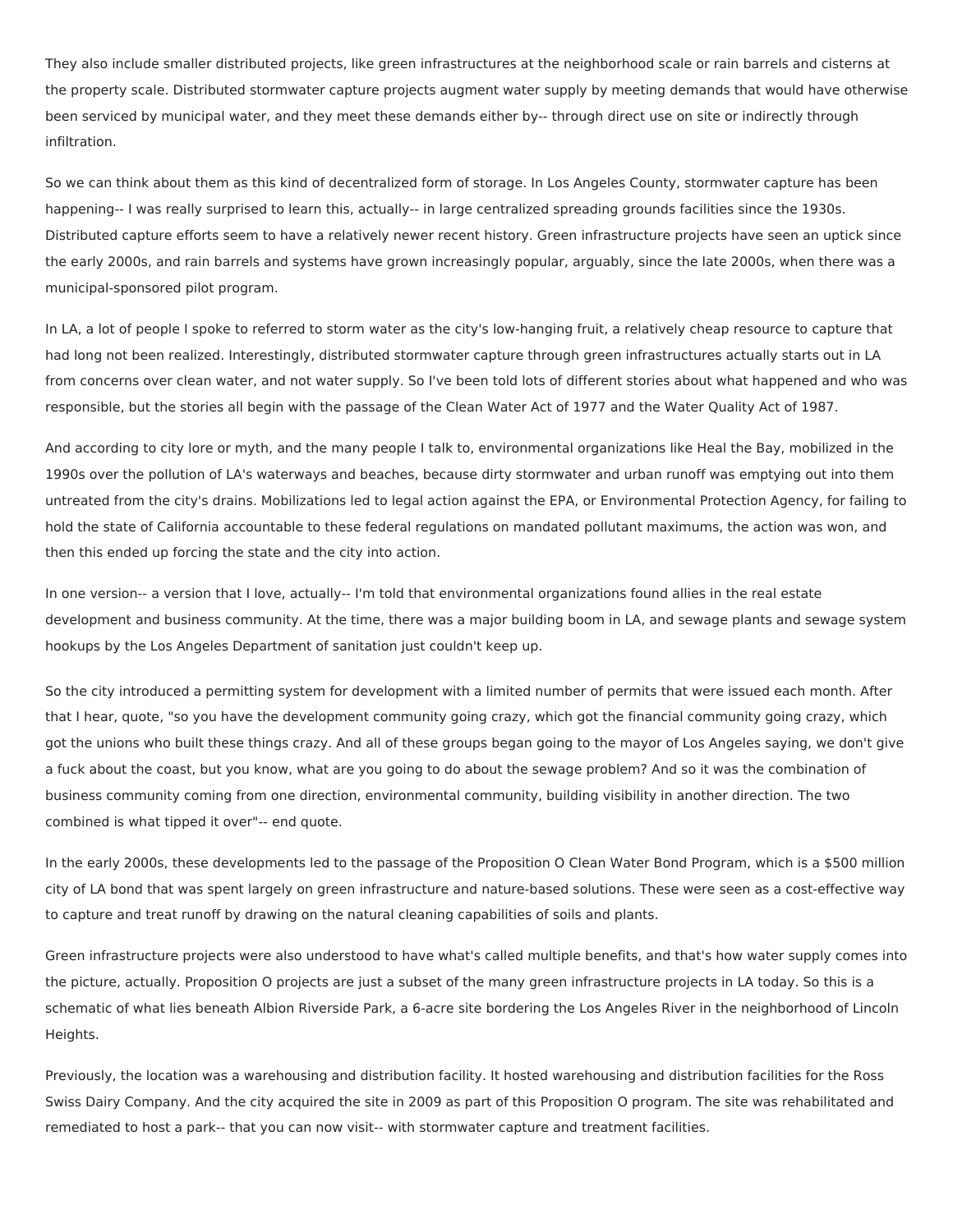Here water is diverted through the storm drain into the park, where it's cleaned by separators and then infiltrated through underground infiltration galleries. And stormwater is also captured on site through features like bioswales and pervious pavement, infiltrated too. Given the expenses that are associated with developing large-scale infrastructures, and the incompatibility of reservoirs with environmental regulation, some see stormwater capture and storage projects, including small-scale distributed ones, as an increasingly significant part of water in the future.

Others question how significant really stormwater capture volumes can ever actually be. Stormwater capture is not going to, by any stretch of the imagination, as far as I see, replace centralized systems. But it will complement them, and if done at significant scales, can make important contributions. But besides distributing storage and maximizing capture-- which, as we've seen, is very important-- I imagine that distributed stormwater capture will also inculcate an ethic and valuation of water that's significant, and that's summed up by a phrase that became really popular in the last drought in the city and in the state, which was water wisdom as a way of life.

In the near term, we will likely see much more distributed stormwater capture projects in Los Angeles. The passage of a measure called Measure W-- which is a tax on properties that are paved-- in LA County in 2018 is expected to produce-- to generate for the county hundreds of millions of dollars annually-- and there's no [INAUDIBLE], so there's no end to this-- for stormwater capture projects. And this has been described to me by one water manager as a game-changer.

Next slide, please-- so use conjunctive-- conjunctive use describes a holistic approach to surface and groundwater management, where surface water is more heavily relied on during wet periods, and groundwater during dry ones. This allows for an increase in groundwater resources, as it maximizes groundwater recharge during wet years.

It offsets some of the uncertainty surrounding fluctuations in surface water from year to year, and in relying completely on that. And it turns groundwater into this critical resource that's used during dry years especially, when surface water isn't available. It's one of the things that's part of this new integrated management approach.

So one form of conjunctive use that LADWP practices is groundwater banking. And I think it's so fascinating actually to note how conversations around groundwater are full of language drawn from banking and finance, from talk of groundwater banking to talk of stored water credits in groundwater aquifers.

Within the area of LA, the city has groundwater extraction rights in the San Fernando Basin-- which underlies the San Fernando Valley, and is its largest groundwater resource-- Sylmar Basin, Eagle Rock Basin, Central Rock Basin, and West Coast Basin-- so in five basins in the area. But currently, the city of LA only withdraws water from three of them, and chiefly from the San Fernando Basin.

It also can't take full advantage of its annual permitted withdrawal amounts from any of these basins, and this is largely because of groundwater contamination issues. So LADWP practices groundwater banking in its groundwater basins, including mainly the San Fernando Basin-- by far its largest, just to emphasize again.

So once again, we're going to go back to the wet year of 2017. And LADWP at this point has had tons of water from the LA Aqueduct, and it's sent it to LA. So the city doesn't have to pump as much, and it doesn't use its annual permitted amount from the groundwater aquifers. So the difference between the amount that it actually does pump that year and the amount that it's permitted to pump annually is what's called the stored water credit.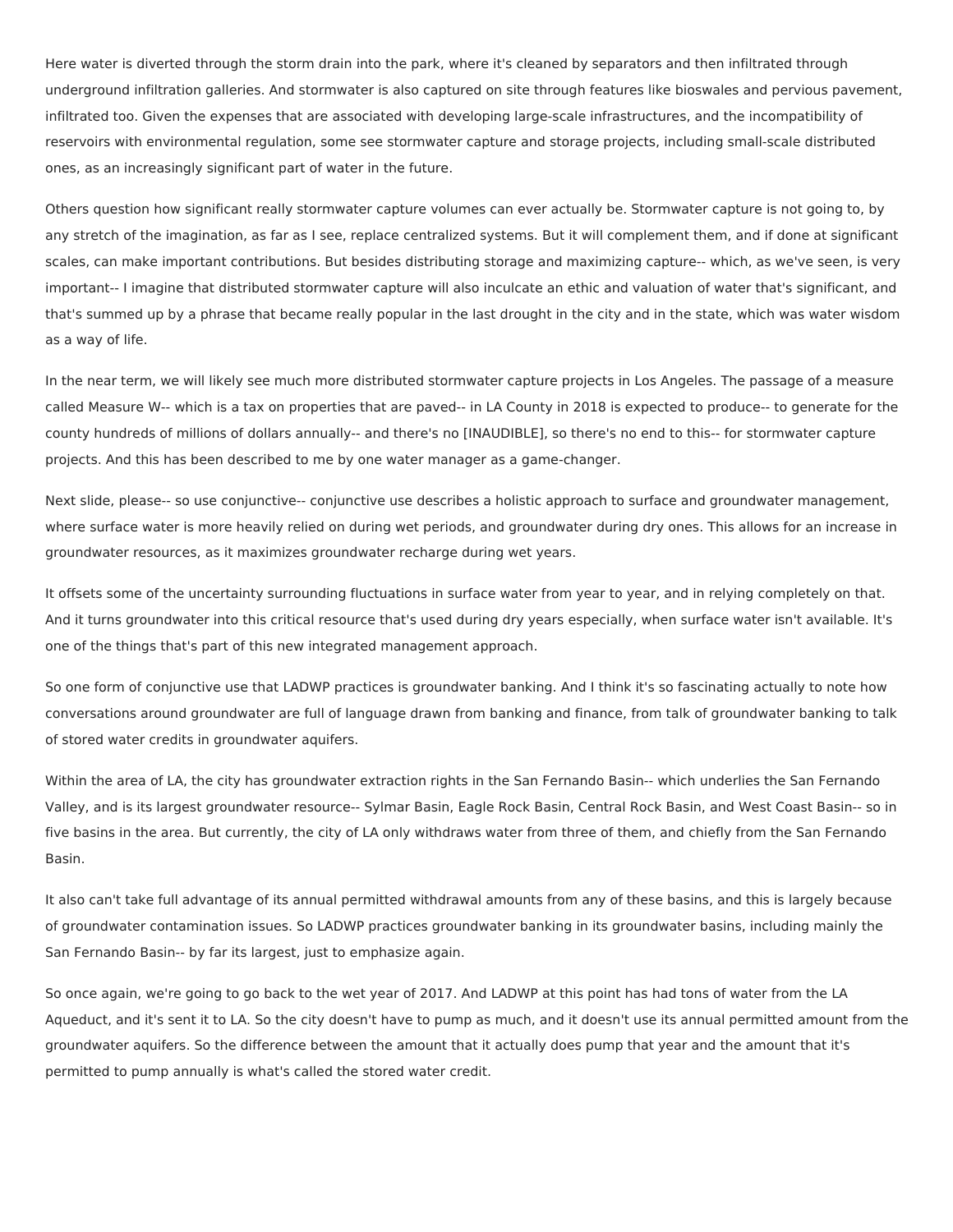And theoretically, this could cut it can be drawn on or cashed in in the future during dry times. Imported water, stormwater, and recycled water that's recharged into the groundwater basins also adds to or translates into additional stored water credits. At the end of 2018, and over many, many years of groundwater accounting and banking, the city has over 590,000 acre feet-- so just to remind, you that's 2 times the amount of storage on the LA Aqueduct-- it has over 590,000 acre feet of stored water credits in the San Fernando Basin alone.

Much of these credits aren't necessarily currently cashable, as I mentioned, because of contamination and dropping water levels because of decreases in natural recharge with urbanization. But artificial groundwater recharge and recapture possibilities have made groundwater basins not only an increasingly significant form of storage, but also like a crux of water planning for LA's future. In its draft 2020 urban water management plan, which just recently came out, LADWP writes, quote, "while the city's groundwater rights are a critical important-- component"-- sorry-- "of local supply, the true value of the groundwater basins includes water storage"-- end quote.

Local groundwater basins, in fact, have a-- are able to store or have a combined storage capacity of a million acre feet, and represent the cornerstone of the city's future supply reliability strategy. It's for this reason that the city is highly prioritizing groundwater basin cleanup in the present. So through conjunctive use, some agencies, like Metropolitan, are even trading extra surface supplies in their wet years for groundwater credits in the aquifers of other agencies during dry years.

And what I find so fascinating about this is that the same infrastructures are being managed-- if managed differently, end up producing completely different results. And storage can be stretched somehow beyond physical infrastructure limitations and across time. But in general-- and if I give you with one thing throughout this talk-- I think artificial storage and recovery, or recharge of groundwaters and the use of groundwater aquifers as storage is-- well, storage in general is the future of water, and the use of groundwater aquifers for storage is really the future of water.

And it's something that I've seen in all the cities that I've studied, and it's largely because these projects can be very big and cost relatively very little compared to other approaches. Next slide, and final slide-- so what are futures? Futures markets revolve around futures contracts. A futures contract is an agreement between a buyer and seller to exchange an amount of a commodity at a certain price at an agreed upon date in the future.

So a futures contract can be sold to other buyers any number of times before it goes into effect at the agreed upon date. The totality of transactions in futures contracts around a given commodity is what constitutes a futures market. Futures contracts actually are really old financial tools. They date back to ancient Mesopotamia, where they made an appearance under the famed Babylonian King Hammurabi.

So a few things to keep in mind before we go into California's water futures marketplace, which is our topic here-- first, futures markets tend to exist for commodities with great volatility, because they're developed as a way to reduce risk from price fluctuations, or profit from them. The more volatile the commodity is, for whatever reason, the bigger and more unknown the difference is between its present-day price and its future price, as well as between its future price and a futures contract price.

And this difference or uncertainty is what gives both hedgers and speculators incentives to participate in the futures market. While hedgers participate in futures markets to reduce the risks associated with these unknowns, speculators look to make a profit from them. Second, futures markets don't necessarily involve the actual exchange of commodities. They can be completely cashsettled, meaning that buyers and sellers in the contract just pay each other the difference between the contract price and the market price at the time of contract end.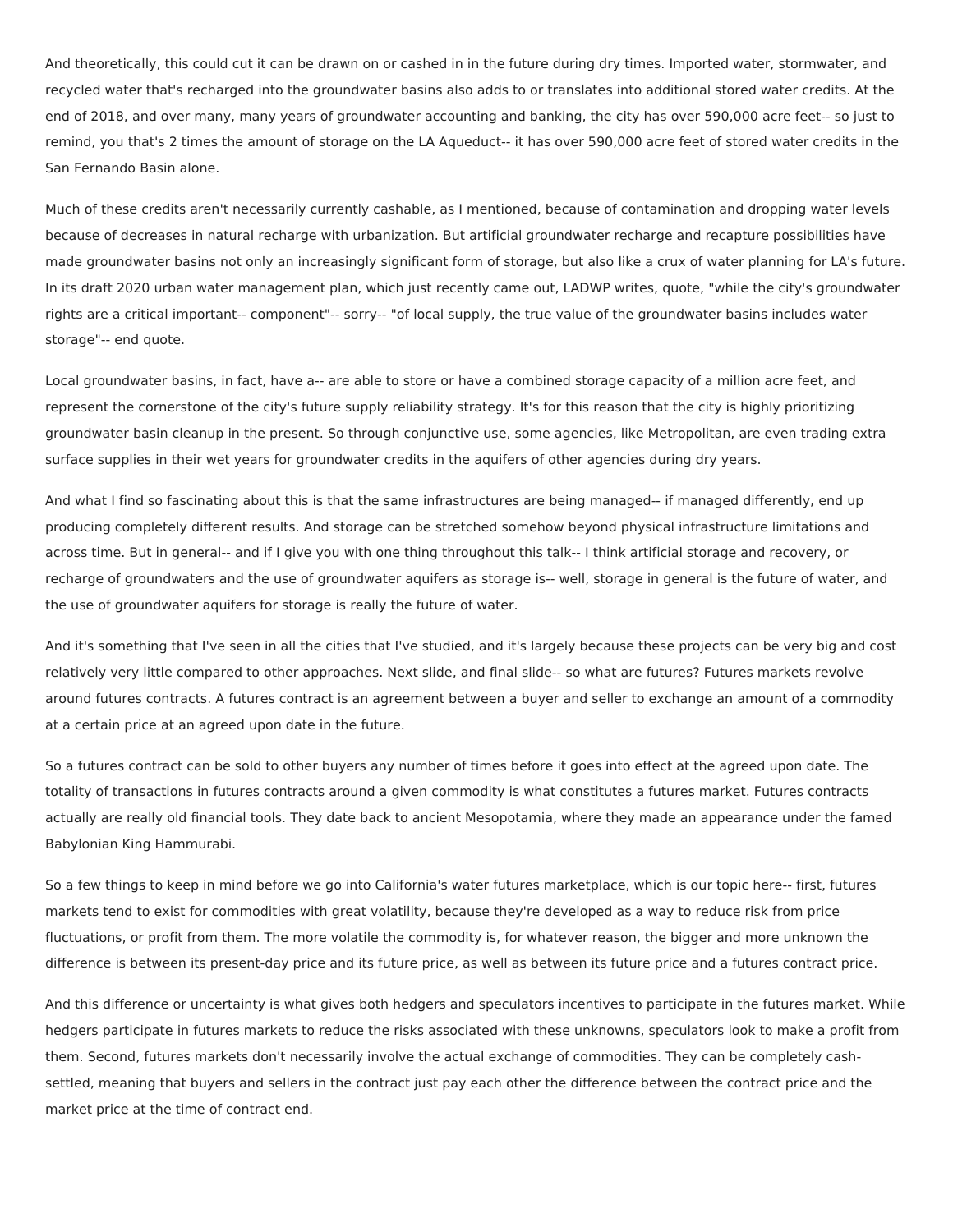And I'm going to give a more concrete example so that people understand, because I myself spent two days actually writing this up, because finance can be very confusing. So historically, water has been sold and bought in California through the trading of water rights. Cities in Southern California and the San Joaquin Valley are significant buyers of water, while farmers who tend to own water rights are most commonly sellers-- though farmers significantly participate in buying too.

In the physical market, water is exchanged through transactions in water rights at what's known as a spot price, a price determined at the time of sale based on supply and demand. Because the market is fragmented, information on the aggregated or average price of water can be really hard to come by. So in 2019-- '18-- sorry-- the NASDAQ, which is a global economic marketplace, partnered with financial products company Veles Water, an economic consulting firm West Water Research, to develop what's known as the NASDAQ Veles California water index, or NQH2O.

So the index reflects the value of water in California based on this aggregate price of all these transactions at a particular moment in time. So the index in December reflects the average of all of these different transactions, let's say, on December, 20 for that period. So it's priced in US dollars per acre foot, and in essence, the index aggregates all this previously fragmented information on water pricing and allows for tracking an aggregated price over time. So in 2020 a new development happens, which is a California waters market-- a futures market-- sorry-- is launched by the Chicago Mercantile Exchange, a futures market based out of Chicago.

The market involves trading in water through futures contracts. The contract price for water in the future is negotiable between buyer and seller, and at the time of the contract, end date, the price of the contract is compared to the price of water on the NQH2O index to figure out what losses and gains are. So to make this more concrete, let's say that the price of water on the NQH2O index now is \$500 an acre foot, and it's believed that this coming year is going to be dry.

If I'm looking to hedge my risks, I might buy water futures contract now for \$500 an acre foot for six months from today. If the season is actually dry, and in six months, water's being sold at \$560, then I've reduced my risk. If it's a wet season and the price of water has gone down to \$460, then I've lost \$40 per acre foot, but I've made up from losses in increased access to cheaper water.

It's significant to note that it's not water itself that's being traded here. In the case where I was hedging against risk, I would have gained \$60 an acre foot-- I would have gained that \$60 an acre for the difference, which would help me in buying water at its increased price. If I'm a speculator, the \$60 plus or \$40 minus per acre foot would have been my profit or loss. So hedgers increasingly expected to participate in the California futures market-- waters futures market are farmers and utilities looking to reduce the risks associated with water supply and price volatility. Speculators are most likely financial companies seeking to profit from water's increasing price volatility.

And it's important to note that these don't necessarily have to be farmers and utilities in California. They can be anywhere in the world. At the moment, the California water futures market remains very, very small and very, very new, but the specter of water's further commoditization, of profits being made from speculation on water pricing, and of the potential feedback loop effect of this on real-world prices has already caused a lot of alarm.

This builds on already existing outcry over developments in water rights trading, where hedge funds and companies are profiting from water scarcity by buying up land to access water rights in California and control increasingly valuable fresh water sources. So proponents of the water futures suggest that the water futures market is a good index or indicator of future water supply or scarcity.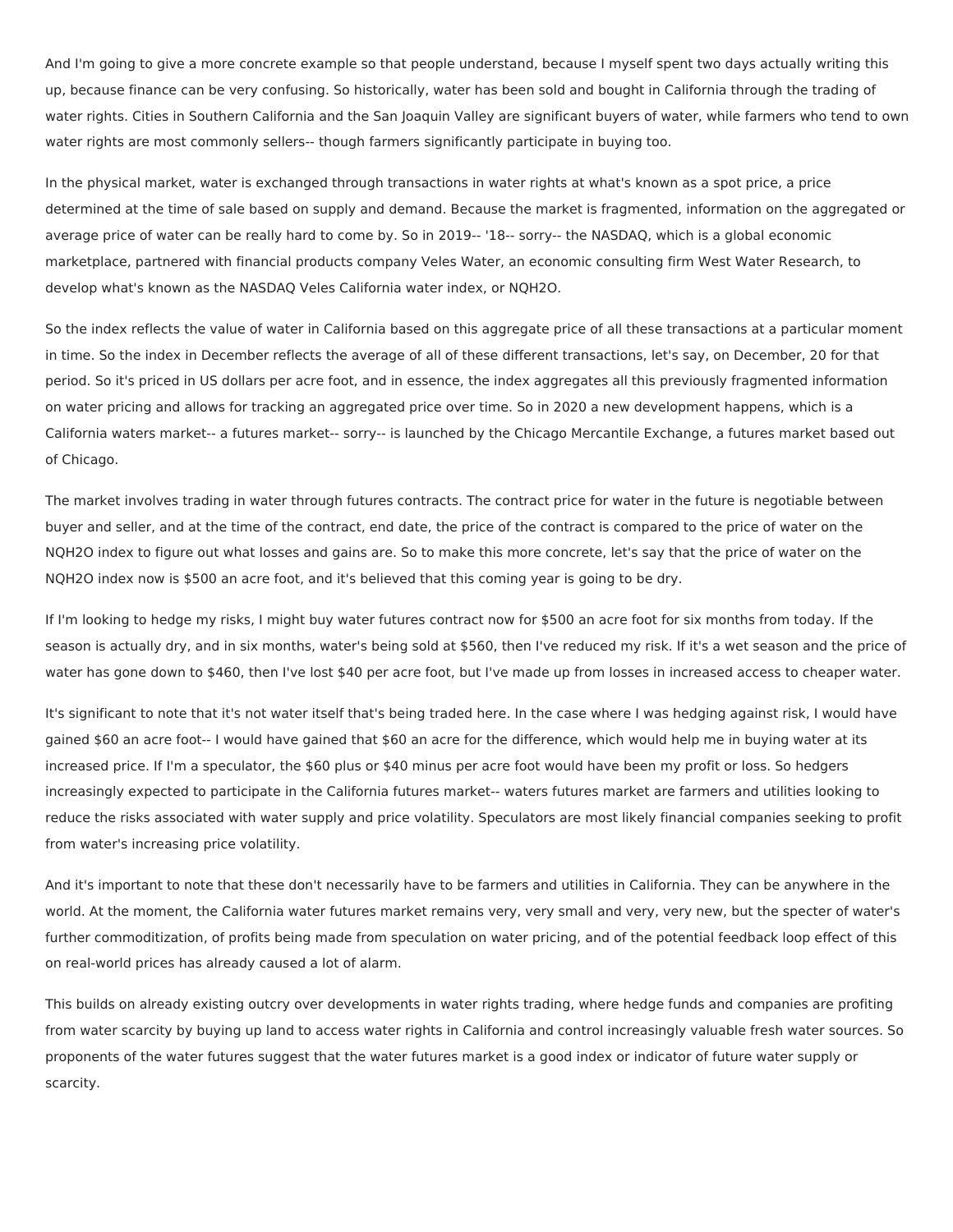A water futures market allows farmers and utilities, among others, to see what the cost of water is expected to be based on an aggregated projection, and make management decisions in the present accordingly. The market would, in this way, help hedge- hedgers-- sorry-- manage risks associated with fluctuating supply by softening the financial burden of rising water prices and scarce times.

Detractors, on the other hand, argue that water futures markets could, in time, and with significant growth, have an impact on real-world water prices. Speculators with large investments might be motivated to influence real water-- real-world water trades to move the index price and hedge against losses in the water futures market, which we've actually seen for other things, like silver.

And those trading in water in the real world might look to the water futures market price and conduct their transactions accordingly. Finally, while the water futures market hedges against risks associated with water scarcity, it doesn't do anything to improve water supply conditions, and arguably de-incentivizes such actions by removing financial risks, which can be motivating factors.

By indexing the speculated value of future water, water futures provide an abstract financial means for, oddly enough, concretely engaging with the value of water in the future today. And I'll stop here, and we can talk about things further or other things in the Q&A. Thanks so much for listening.

Thank you so much, Nadia, for that very insightful presentation and research. I'm very fortunate that we were able to hear from you directly about that, so thank you again. And yeah, let me just get rid of the PowerPoint really quickly on my end. So now we are heading into the Q&A portion of this program. And to kick off the Q&A portion, I do have some questions for Nadia and Alex.

And again, if folks have questions and you feel comfortable entering them in the chat box, please do so. I will keep an eye on the chat box and read them out as I see them. Or if you feel comfortable taking yourself off you to ask your question directly, please do so.

But I think one of my biggest takeaways from both your presentation, Nadia-- then also, Alex, your exhibition-- is just the-- how municipal agencies at all levels play a really important role in water storage, supply, and distribution. So first, Alex, can you describe why this aspect was important to your newly-commissioned public artwork?

Thank you, Jamie, and thank you, Nadia. I just wanted to hold space for just thanking everyone-- thanking Nadia for-- I think it's 11:30 right now where you're at in Beirut, so I just want to let the audience know that, that you're doing this remotely in the evening. And thank you, LA municipal team. Thank you, Jamie, for just hosting this talk. This is very special.

But I guess, to address the question, I'm processing. I guess, from the conception of the project, I was thinking of the Kern Water Bank as a sort of-- the conception of the Kern Water Bank and its relationship with the Department of Water resources, and its transference-- its transfer from a public entity from the DWR to-- for water districts basically, and a private company with majority ownership.

So I spent some time thinking of that-- this hypothetical sculpture that I'll be installing in the gallery, and this phantom reversal of water, or paper water back to where it would come from. And I guess, while I was working on this show, I was also thinking on the financialization of municipalities.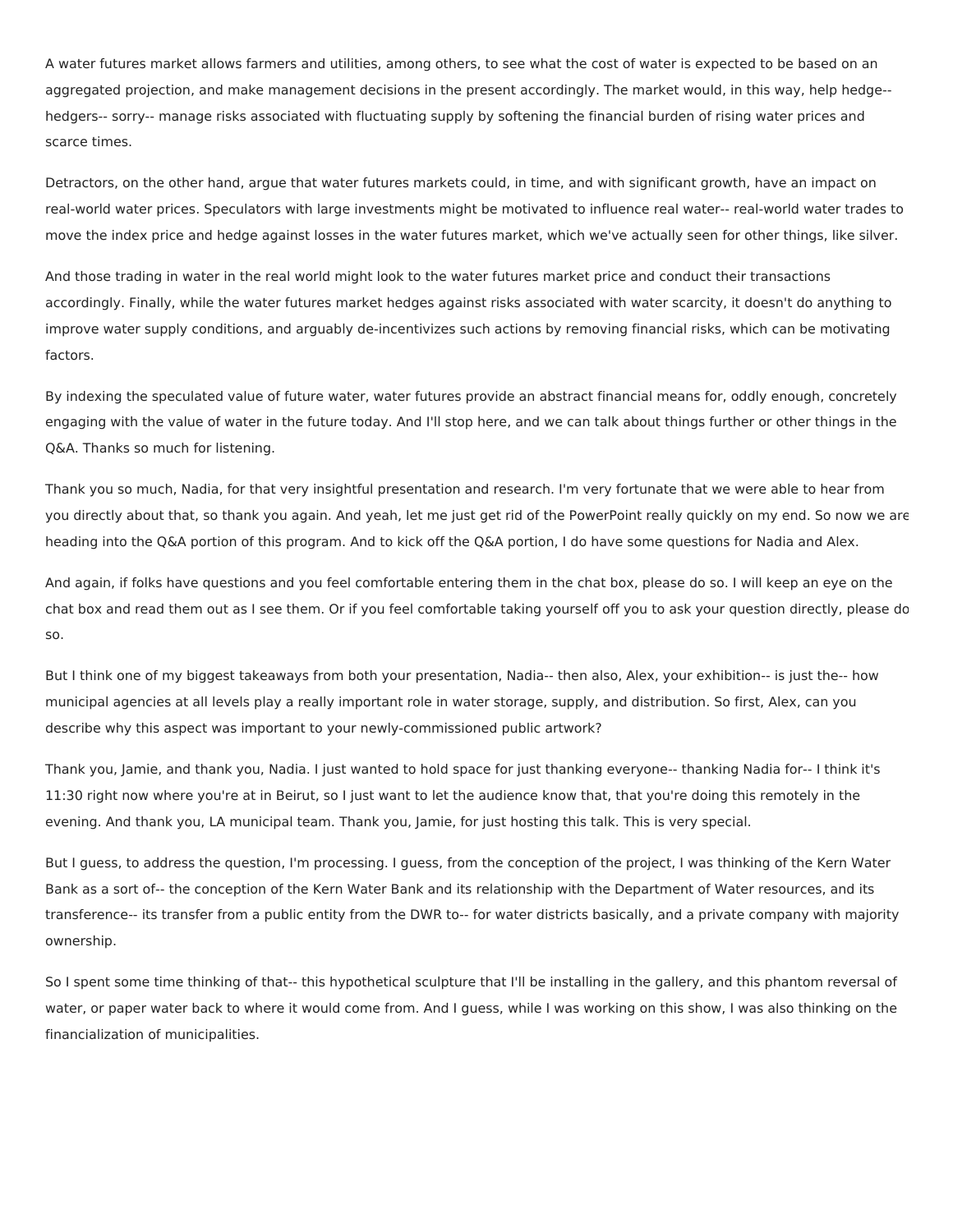And what, Nadia you've been so gracefully able to address is these markets that I'm just navigating through this show, that I'm just trying to address and circumvent by addressing. And I guess, for me, it was more-- I think I was thinking of the photographic memory of the water, or the paper memory of the water, the physical memory of the water, the physical properties of the water, and this-- through this game of mirrors, taking it back somewhere else to where this space that was designated for-- the Kern Water Bank was initially, from its conception, designated-- thought through as a sort of partial use for reservoir for Los Angeles water. So I think that was one thing I was thinking through too.

I don't know if that answers the question. I don't know if I got anywhere there, but--

Yeah, and-- No, yeah, thank you, Alex. The next question will talk a little bit or focus more on the financialization aspect. But I think, just moving along with this question, Nadia, I'm really curious to hear how Alex's exhibition expanded or changed your ideas on the role municipal agencies can and should play with respect to water storage and distribution.

Thanks for the question. I've had the pleasure of having many, many wonderful conversations with Alex, and I have to say that-- I very much tried to think through some questions that I see him thinking through in this work, like commoditization, financialization-- which isn't necessarily what I usually look at in my work-- and like things like exchangeability, abstraction-- all these things that are happening that I think Alex's exhibition really helped me think through in some of the things I look at.

But then again, also, the other thing that I think has been increasingly coming out in my work as I go through some of the research I collected, and I start to write it up now-- since it's part of my dissertation-- and in thinking through this-- for this talk, and with Alex's work, I think the role of the private sector in the relationship between the city and the private sector-- so that quote that I gave about how it wasn't just nonprofit organizations and it wasn't just the city that was doing this-- there's a huge business community that also has investments in this, and they have investments for various reasons.

And I think that was something that maybe I hadn't been thinking through so much, and this exhibition, and me having a chance to talk to Alex, in general, has-- and preparing for this talk in that framework has really helped me think through some of these things and become really interested in them-- so more the relationship between the private sector and the public sector.

Great-- yeah, I think that also ties in with this other element I wanted to touch on a little bit more, which is the financialization of water. Nadia, you did just-- at least for me, the water futures market was totally new, so thank you thank you for just succinctly just really talking about that. And then also, I think it was very interesting to hear to how just even the financial language that is used within municipal entities in talking about water is just on one level.

It's a life-sustaining resource. We all need water to survive, and now just seeing it as a commodity that gets traded, or kind of treated as gold, or silver-- just Wall Street aspect-- is really interesting. I'm curious, though, just if you could talk a little bit about how important or not this tool is in terms of transparency and I think-- and also just transparency with all the stakeholders involved in this.

So I would say, one-- maybe I want to first address something in your lead up to the question, and then I want to address maybe the question. So the first part is to say that there's all kinds of conversations about water and commoditization, and that includes things like-- things that have been debated for many, many decades about, how should want to be priced-- with one side being like, we should price water and it's very important-- and we should price it like closer to cost, rather than subsidize, because that's going to end up producing-- or that's going to make people conserve or treat water more carefully.

And then, on the other hand, you have people that say, no, it's a right to allow it to become commoditized-- opens it up to all kinds of market forces that are terrifying, when it comes to something like water. I just wanted to maybe mention that. So this whole conversation around commoditization has so many aspects, when it comes to water.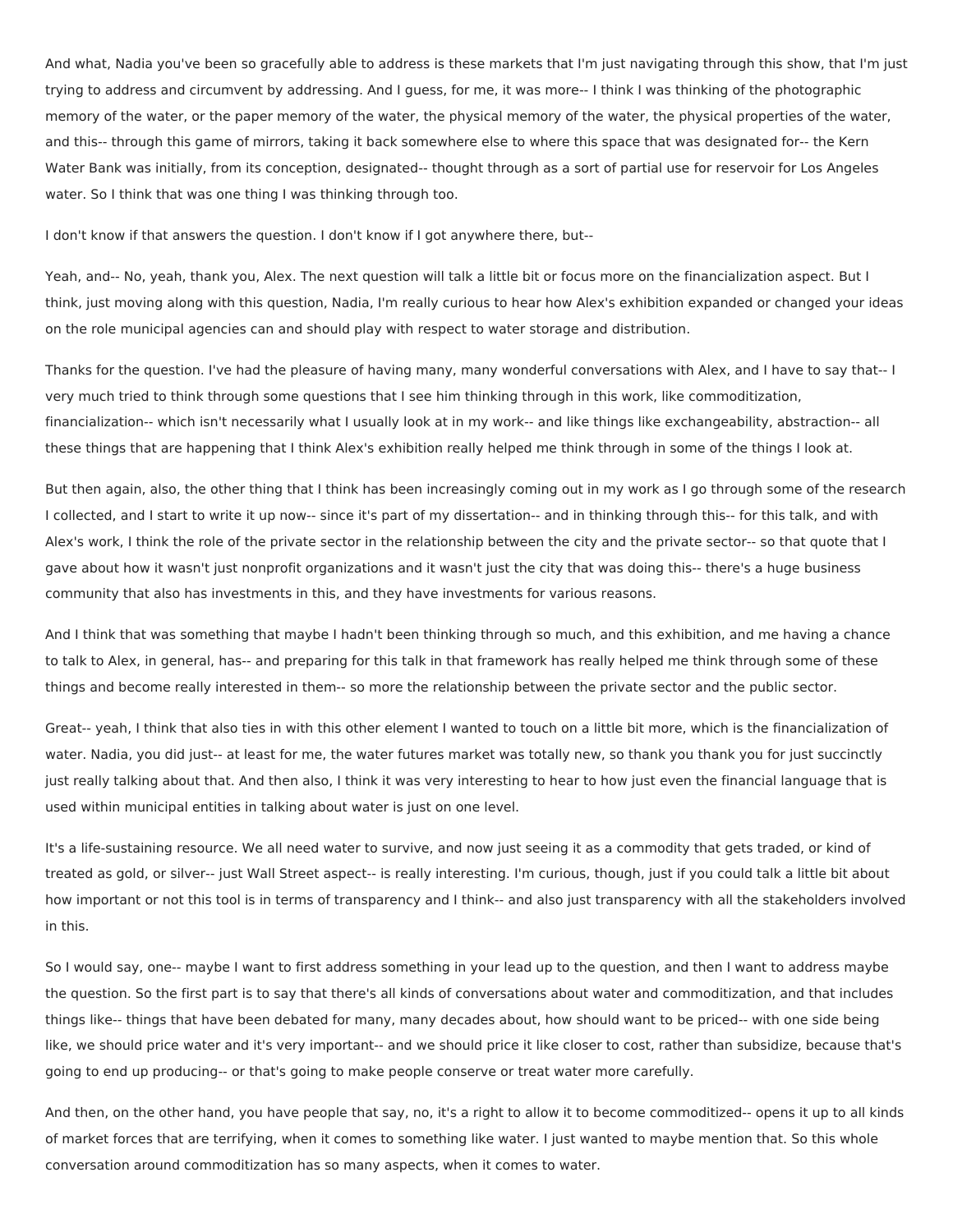And the conversation is very long, even though some of these developments are only since like 2020. But they come out of a much longer history. And then I think, in terms of the transparency, so from my reading-- so one, I want to emphasize again, the water futures market is very, very small right now still, so I'm not really sure-- I think there's a lot of reactions online, and that's because of this conversation that I've explained, or debate about commoditization of water.

But I'd say the real emphasis on transparency is actually about the index, because there's all these transactions that have been happening and there's been no way for someone to necessarily figure out, how should I price my water without having to do all kinds of research and go to different places, because it's very-- the management of water in general is very fragmented. And then the management of water sales is very fragmented.

And that also always, I guess, ends up favoring people or entities with resources to produce this kind of information, or to be able to access this kind of information, or have the resources to invest in getting it. So that's what's been talked about in terms of the importance of the index.

But I'm always skeptical also just to think about some of these things where it's like, OK, well, I think Alex sent me a few-- or shared a few weeks back an article on Instagram about how Harvard was buying up land in-- I think it was the Central Valley of California. And I wonder, OK, so they bought land. They didn't buy water, but does that get-- is that somehow part of this water- how is this stuff calculated?

And some of these things-- they're so non-transparent that it's-- I don't know-- it's more complicated, I think, than some of the claims that are being made about transparency. Yeah, so mixed bag, I guess--

Thank you. And then just to, again, piggyback off of it and bring it back to your exhibition, Alex, I'm curious to hear more about why the financialization of water, or perhaps water futures, speculation, et cetera was most interesting to you in exploring with this particular exhibition.

I was thinking a lot about the trades, the trades of these commodities. And I guess something that, Nadia, you just addressed was the slippery slope between, if you're buying land, are you also buying that water? And if you're in the show, releasing land-- that's access to water, so what does that mean?

And I guess I just-- I was very interested in conflating these commodities, conflating them almost as one-- like water, gold, and land as one, and just their nature of trading. But it's interesting. I appreciate so much the navigating of future markets in this talk, because I guess it's helped me kind of vacillate from my show, where I was kind of-- when I was grounding myself in historical legislative rhetoric by like settlers and colonizers towards westward expansion and that kind of-- like the mining rights and that and that language that like legislative language-- how it informs future markets-- so legislative language around like Irwin v. Phillips, and that being a large impetus to westward expansion, agents of displacement and genocide for the native and indigenous populations.

That kind of language is analogous today in these future markets, where displaced from the gentrification are existing for mining rights and for commodities, whether that's bottled water, oil, or gold. A water bank is just one like one like facet, I almost feel, to a lot of these commodities and the ways they're mined, which is yielding a very speculative future-- a very-- yeah, I don't know.

If I can just actually maybe say something, one of my favorite things also-- I actually met Alex at the Welcome Center when he had his exhibition there, and one of my favorite things as well about it was that he also looked at the art-- did this like really selfreflexive also-- move, I think-- self-reflexive in the sense of coming from the art world, and then thinking about the art world's place within this, within some of these processes in his work at the Welcome Center. And I thought that that was quite amazing.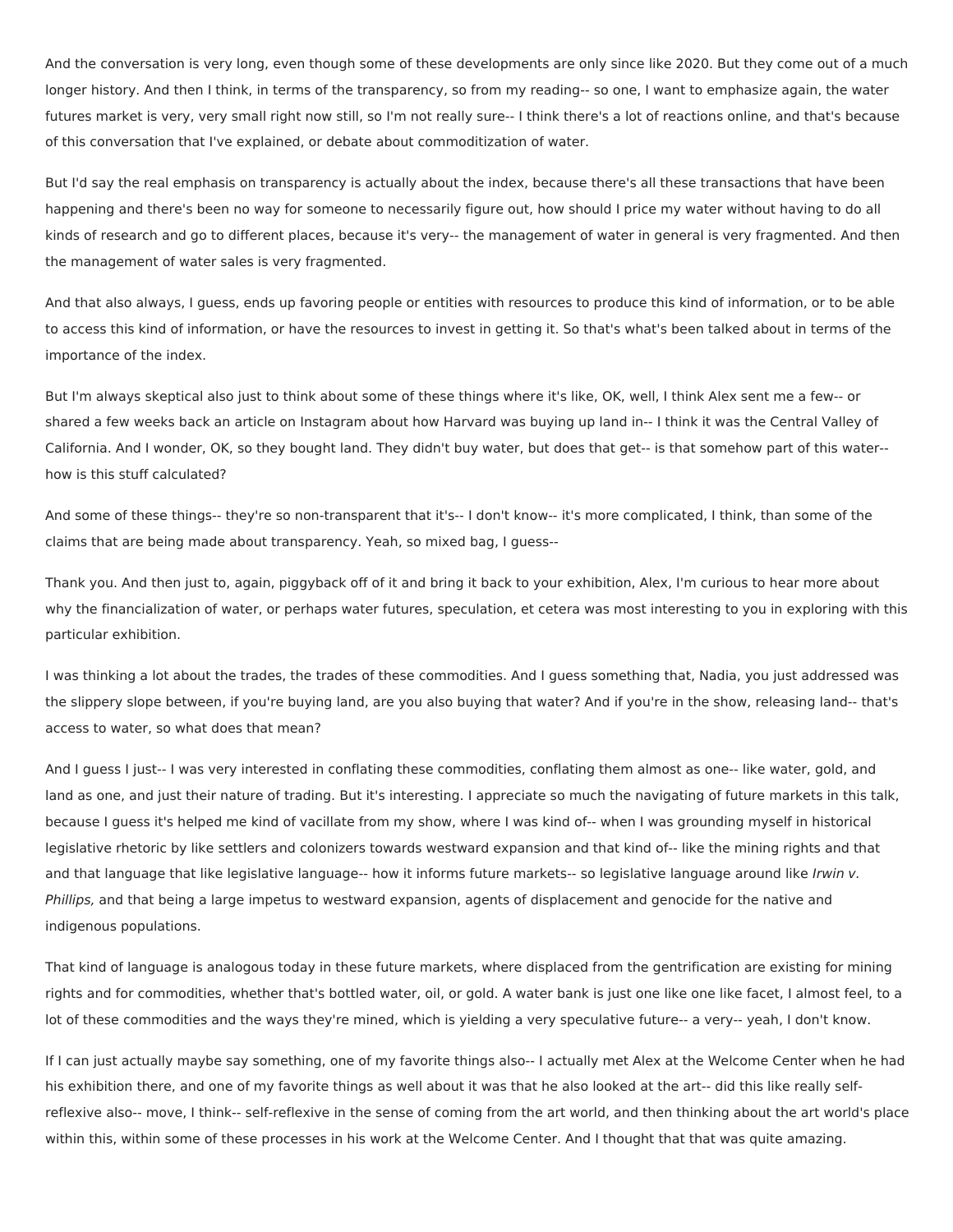Thank you.

Yes, thank you. Thank you both. I don't want to completely monopolize this Q&A section, so again, if anybody has any questions that they would like to chime in and ask, please do so. We want to make sure that we're holding space for everyone. But I do have a few more questions for you both.

Nadia, you touched on it a little bit, but with respect to water supply and climate change, how do you think tools such as water futures can stimulate investment and innovation and more accurate weather and climate modeling as a possible long-term solution?

So I think, just in general, going off of what I've been talking about in terms of what Alex's work-- increasingly, in general in my work, and partly also from this conversation with Alex's work, I've been thinking a lot about the role of the private sector now in some of these questions.

I remember I talked to two startups actually that are being incubated at the-- or two owners of a startup that's being incubated at LACI, and they said one of the things that they told them at LACI-- which is the Los Angeles Cleantech Incubator-- is essentially that you have to figure out who's hurting or what's hurting, and that that's the way that you're going to be able to make change.

And in their case, who's hurting or what's hurting was-- sorry-- one second-- the word has slipped my mind-- insurance. In their case, it was insurance, which is actually one field that's very invested, I think, in climate change going forward. I think that there are all kinds of business incentives that are going to lead, I think, into greater investments in future climate modeling.

And that's not just financial tools, like water features, which I think might, but also things like the investments of insurance, et cetera. But again, like I would say, kind of similar to what we talked about in terms of transparency and access to information, who's developing these models, who's invested in developing them, who will have access to them-- these are all super important questions, I think. So yes, I think maybe we will have better climate information, but I hope that that information is accessible.

Yes. That's, I think, very critical first step with such important issues. I have one last question for both you, Nadia and Alex. What questions, ideas, or calls to action do you hope folks will have from experiencing this talk and exhibition? And I don't know who would like to go first. I don't want to pick on one of you.

I can go first, if you want. So that way, Alex will be the last to speak. So curiosity is a major driver for me, in general, in life, and I feel like-- I hope that people have learned a few things-- namely, that storage is super important going forward. And I hope that I've made people curious about something like storage, which I know can seem super technical and boring, but is actually really fascinating in my mind. I hope that I've been maybe I sparked some curiosity, and some learning, and I think-- and I hope that that will continue outside of this framework.

Yeah. I appreciate that. There's an ordinance that actually passed while I was working on this show. And it's been during the pandemic. It's this oil and gas ordinance in Kern County that would add thousands of wells right beside-- with no restrictions to being right beside residential family homes. And it's a huge threat to the health and safety-- we're talking about farmers, working class farmers in the Central Valley a lot of the time, when we're navigating-- I'm navigating Kern County.

And I feel like I have this bad habit of conflating all these commodities, like oil, gas, gold, water-- all of them into one thing. But there are certain petitions right now circulating and certain legislations that are circulating that would prevent-- at least protecting these very vulnerable families from these initiatives by these behemoth companies to at least implement-- I think it's like a 2,500 foot human buffer-- a human health and safety buffer between the wells themselves and the family homes.